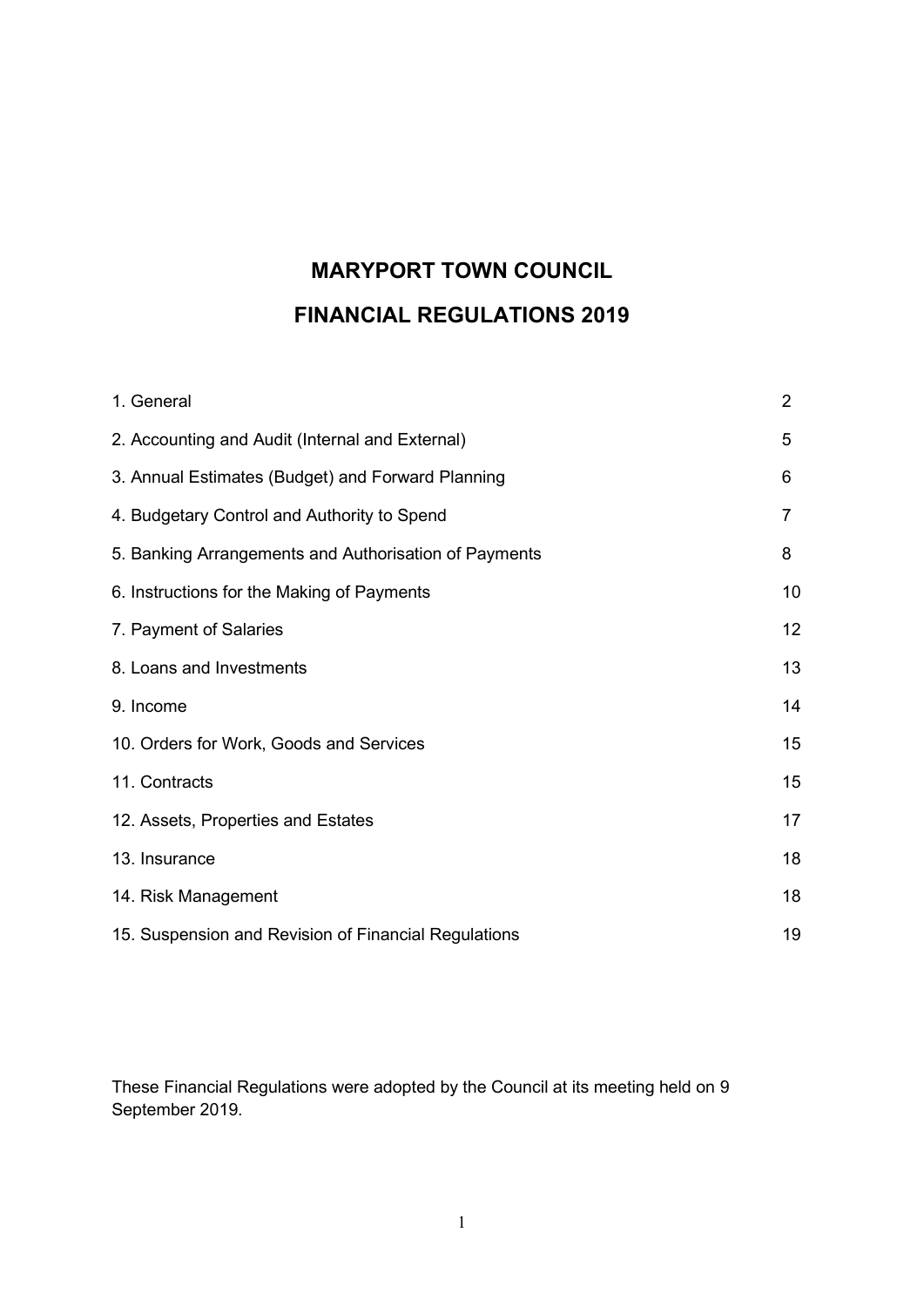## 1. General

- 1.1. These Financial Regulations govern the conduct of financial management by the Council and may only be amended or varied by resolution of the Council. Financial Regulations are one of the Council's three governing policy documents providing procedural guidance for members and officers. Financial Regulations must be observed in conjunction with the Council's Standing Orders<sup>1</sup> and any individual financial regulations relating to contracts.
- 1.2. The Council is responsible in law for ensuring that its financial management is adequate and effective and that the Council has a sound system of internal control which facilitates the effective exercise of the Council's functions, including arrangements for the management of risk.
- 1.3. The Council's accounting control systems must include measures:
	- for the timely production of accounts;
	- that provide for the safe and efficient safeguarding of public money;
	- to prevent and detect inaccuracy and fraud; and
	- identifying the duties of officers.
- 1.4. These Financial Regulations demonstrate how the Council meets these responsibilities and requirements.
- 1.5. At least once a year, prior to approving the Annual Governance Statement, the Council must review the effectiveness of its system of internal control which shall be in accordance with proper practices.
- 1.6. Members of Council are expected to follow the instructions within these Regulations and not to entice employees to breach them. Failure to follow instructions within these Regulations brings the office of Councillor into disrepute.
- 1.7. The Responsible Financial Officer (RFO) holds a statutory office to be appointed by the Council. The Clerks have been appointed as RFO's for this Council and these Regulations will apply accordingly.

<sup>1</sup> Model Standing Orders for Councils (2018 Edition) is available from NALC (©NALC 2018)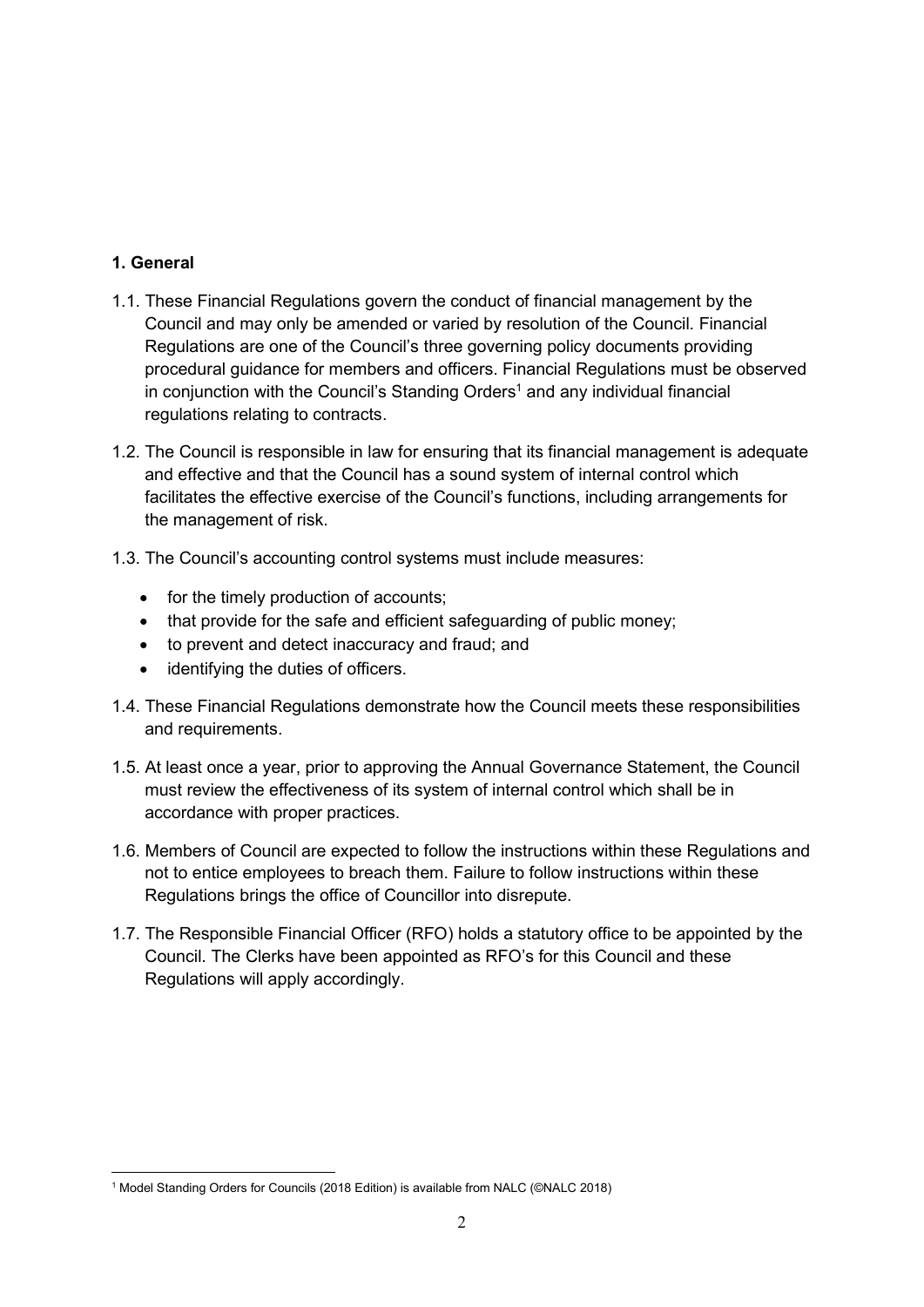1.8. The RFO;

- acts under the policy direction of the Council;
- administers the Council's financial affairs in accordance with all Acts, Regulations and proper practices;
- determines on behalf of the Council its accounting records and accounting control systems;
- ensures the accounting control systems are observed;
- maintains the accounting records of the Council up to date in accordance with proper practices;
- assists the Council to secure economy, efficiency and effectiveness in the use of its resources; and
- produces financial management information as required by the Council.
- 1.9. The accounting records determined by the Clerk/RFO shall be sufficient to show and explain the Council's transactions and to enable the Clerk/RFO to ensure that any income and expenditure account and statement of balances, or record of receipts and payments and additional information, as the case may be, or management information prepared for the Council from time to time, comply with the Accounts and Audit Regulations.
- 1.10. The accounting records determined by the Clerk/RFO shall in particular contain:
	- entries from day to day of all sums of money received and expended by the Council and the matters to which the income and expenditure or receipts and payments account relate;
	- a record of the assets and liabilities of the Council; and
	- wherever relevant, a record of the Council's income and expenditure in relation to claims made, or to be made, for any contribution, grant or subsidy.

1.11. The accounting control systems determined by the Clerk/RFO shall include:

- procedures to ensure that the financial transactions of the Council are recorded as soon as reasonably practicable and as accurately and reasonably as possible;
- procedures to enable the prevention and detection of inaccuracies and fraud and the ability to reconstruct any lost records;
- identification of the duties of officers dealing with financial transactions and division of responsibilities of those officers in relation to significant transactions;
- procedures to ensure that uncollectable amounts, including any bad debts are not submitted to the Council for approval to be written off except with the approval of the RFO and that the approvals are shown in the accounting records; and
- measures to ensure that risk is properly managed.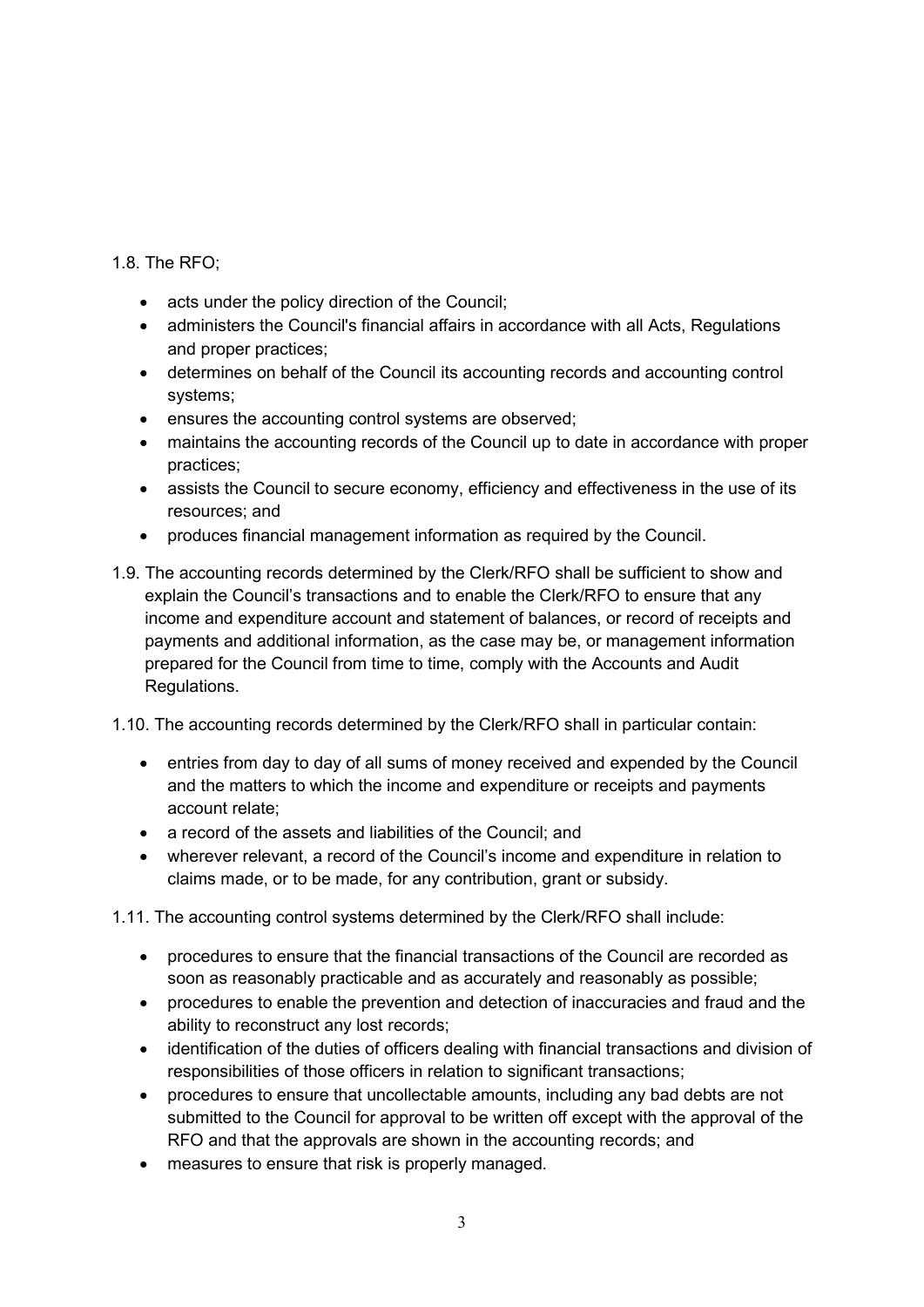- 1.12. The Council is not empowered by these Regulations or otherwise to delegate certain specified decisions. In particular any decision regarding:
	- setting the final budget or the precept (council tax requirement);
	- approving an annual governance statement;
	- borrowing;
	- declaring eligibility for the General Power of Competence

shall be a matter for the Full Council only.

1.13. In addition, the Council must:

- determine and keep under regular review the bank mandate for all Council bank accounts;
- approve any grant or a single commitment in excess of £25,000; and
- in respect of the annual salary for any employee, have regard to recommendations about annual salaries of employees made by the relevant committee in accordance with its terms of reference.
- 1.14. In these Financial Regulations, references to the Accounts and Audit Regulations or 'the regulations', shall mean the regulations issued under the provisions of section 27 of the Audit Commission Act 1998, or any superseding legislation, and then in force unless otherwise specified.

In these Financial Regulations, the term 'proper practice' or 'proper practices' shall refer to guidance issued in Governance and Accountability for Local Councils - a Practitioners' Guide (England) issued by the Joint Practitioners Advisory Group (JPAG), available from the websites of NALC and the Society for Local Council Clerks (SLCC).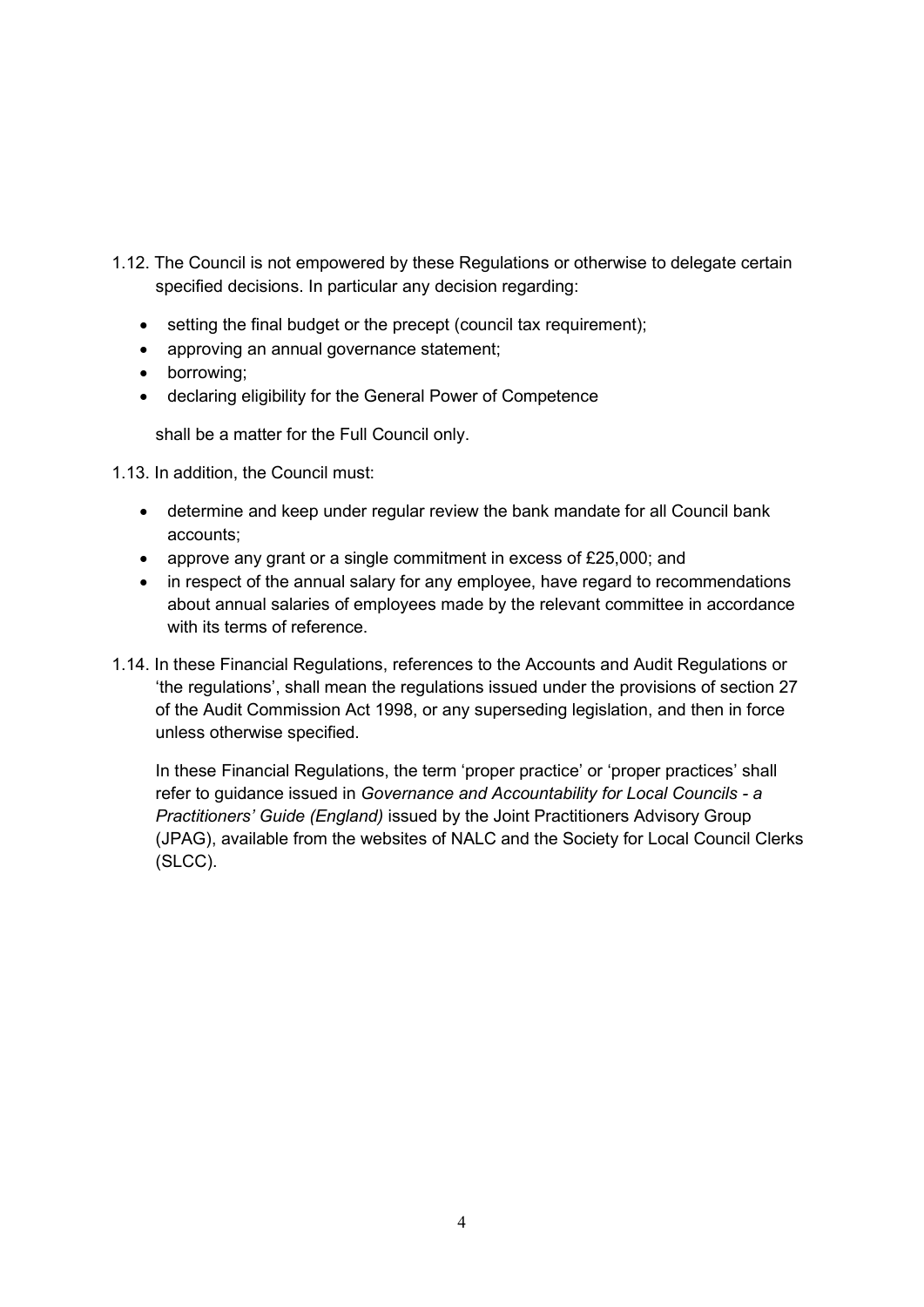# 2. Accounting and Audit (Internal and External)

- 2.1. All accounting procedures and financial records of the Council shall be determined by the Clerk/RFO in accordance with the Accounts and Audit Regulations, appropriate guidance and proper practices.
- 2.2. On a regular basis, at least once in each quarter, and at each financial year end, a member other than the Mayor shall be appointed to verify bank reconciliations (for all accounts) produced by the Clerk/RFO. The member shall sign the reconciliations and the original bank statements (or similar document) as evidence of verification. This activity shall on conclusion be reported, including any exceptions, to and noted by the Finance & General Purposes Committee.
- 2.3. The Clerk/RFO shall complete the Annual Statement of Accounts and any related documents of the Council contained in the Annual Return (as specified in proper practices) as soon as practicable after the end of the financial year and, having certified the accounts, shall submit them and report thereon to the Council within the timescales set by the Accounts and Audit Regulations.
- 2.4. The Council shall ensure that there is an adequate and effective system of internal audit of its accounting records, and of its system of internal control in accordance with proper practices. Any officer or member of the Council shall make available such documents and records as appear to the Council to be necessary for the purpose of the audit and shall, as directed by the Council, supply the Clerk/RFO, internal auditor, or external auditor with such information and explanation as the Council considers necessary for that purpose.
- 2.5. The internal auditor shall be appointed by and shall carry out the work in relation to internal controls required by the Council in accordance with proper practices.

2.6. The internal auditor shall:

- be competent and independent of the financial operations of the Council;
- report to Council in writing, or in person, on a regular basis with a minimum of one annual written report during each financial year;
- to demonstrate competence, objectivity and independence, be free from any actual or perceived conflicts of interest, including those arising from family relationships; and
- haves no involvement in the financial decision making, management or control of the Council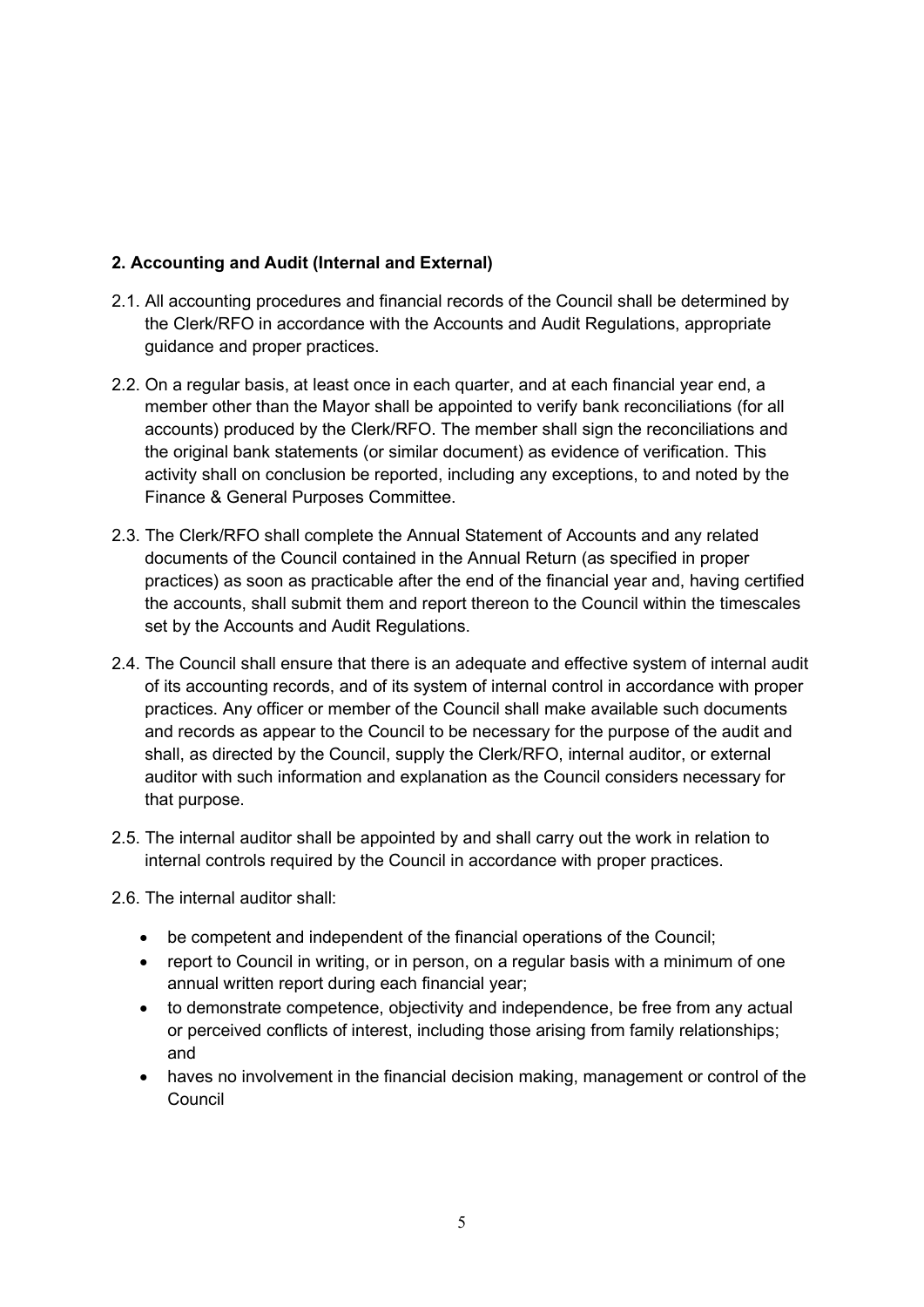- 2.7. Internal or external auditors may not under any circumstances:
	- perform any operational duties for the Council;
	- initiate or approve accounting transactions; or
	- direct the activities of any Council employee, except to the extent that such employees have been appropriately assigned to assist the internal auditor.
- 2.8. For the avoidance of doubt, in relation to internal audit, the terms 'independent' and 'independence' shall have the same meaning as is described in proper practices.
- 2.9. The Clerk/RFO shall make arrangements for the exercise of electors' rights in relation to the accounts including the opportunity to inspect the accounts, books, and vouchers and display or publish any notices and statements of account required by Audit Commission Act 1998, or any superseding legislation, and the Accounts and Audit Regulations.
- 2.10. The Clerk/RFO shall, without undue delay, bring to the attention of all councillors any correspondence or report from internal or external auditors.

## 3. Annual Estimates (Budget) and Forward Planning

- 3.1. Finance & General Purposes Committee shall formulate and submit proposals for the following financial year to the Council not later than the end of November each year.
- 3.2. The Clerk/RFO must each year, by no later than October, prepare detailed estimates of all receipts and payments including the use of reserves and all sources of funding for the following financial year in the form of a budget to be considered by the Finance & General Purposes Committee and the Council.
- 3.3. The Council shall fix the precept (council tax requirement), and relevant basic amount of council tax to be levied for the ensuing financial year not later than by the end of January each year. The Clerk/RFO shall issue the precept to the billing authority and shall supply each member with a copy of the approved annual budget.
- 3.4. The approved annual budget shall form the basis of financial control for the ensuing year.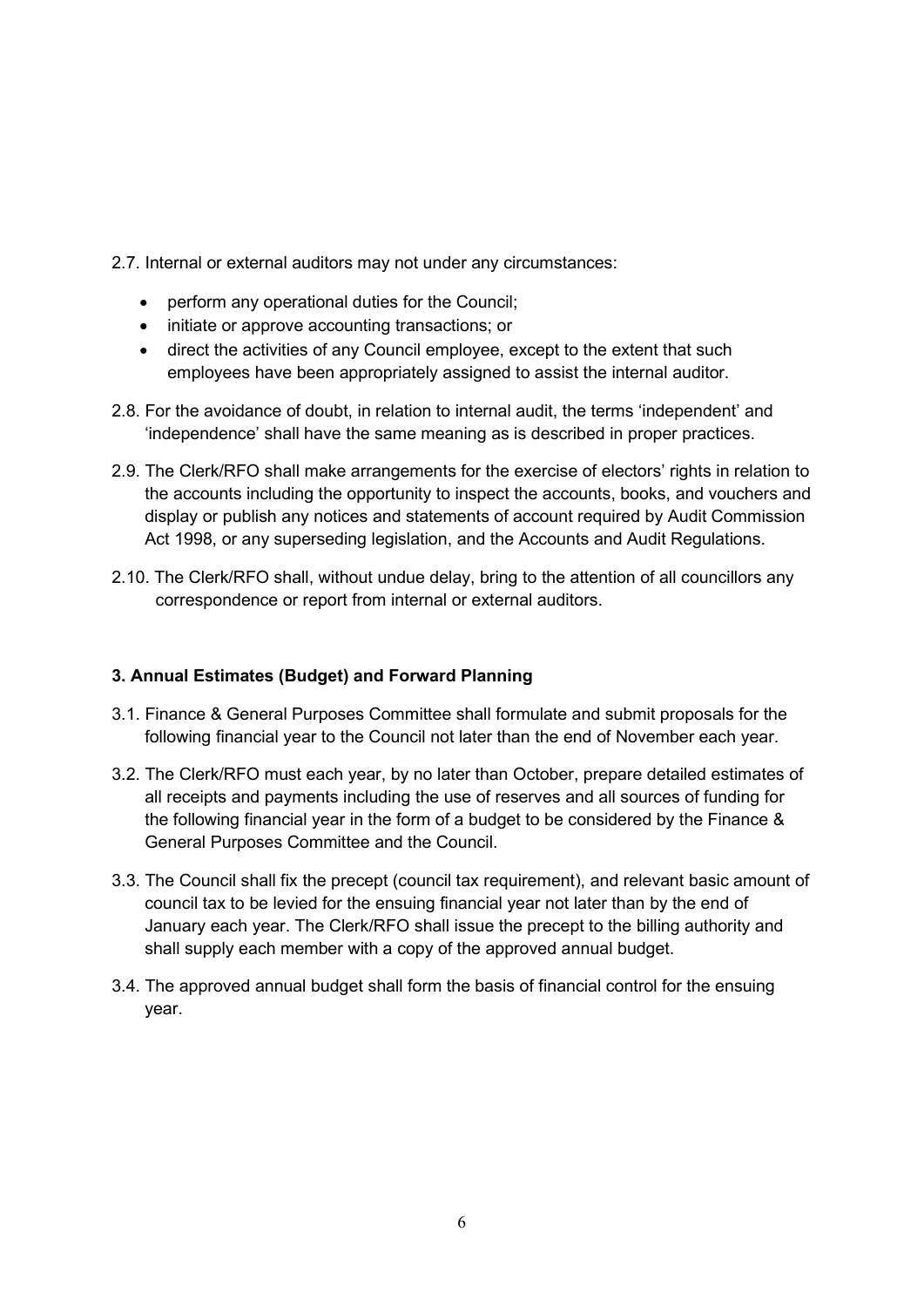# 4. Budgetary Control and Authority to Spend

- 4.1. Expenditure on revenue items may be authorised up to the amounts included for that class of expenditure in the approved budget. This authority is to be determined by:
	- $\bullet$  the council for all items over £25,000;
	- a duly delegated committee of the Council for items over £5,000; or
	- the Clerk, in conjunction with the Mayor or Chairman of the Finance & General Purposes Committee, for any items below £5,000.

Such authority is to be evidenced by a minute or by an authorisation slip duly signed by the Clerk, and where necessary also by the appropriate Chairman.

Contracts may not be disaggregated to avoid controls imposed by these Regulations.

- 4.2. No expenditure may be authorised that will exceed the amount provided in the revenue budget for that class of expenditure other than by resolution of the Council, or Finance & General Purposes Committee. During the budget year and with the approval of Council or Finance & General Purposes Committee, having considered fully the implications for public services, unspent and available amounts may be moved to other budget headings or to an earmarked reserve as appropriate ('virement').
- 4.3. Unspent provisions in the revenue or capital budgets for completed projects shall not be carried forward to a subsequent year.
- 4.4. The salary budgets are to be reviewed at least annually as a part of the budget process for the following financial year.
- 4.5. In cases of extreme risk to the delivery of Council services, the Clerk/RFO may authorise revenue expenditure on behalf of the Council which in the Clerk/RFO's judgement it is necessary to carry out. Such expenditure includes repair, replacement or other work, whether or not there is any budgetary provision for the expenditure, subject to a limit of £5,000. The Clerk shall report such action to the Chairman of Finance & General Purposes Committee as soon as possible and to the Council as soon as practicable thereafter.
- 4.6. No expenditure shall be authorised in relation to any capital project and no contract entered into or tender accepted involving capital expenditure unless the Council is satisfied that the necessary funds are available and the requisite borrowing approval has been obtained.
- 4.7. All capital works shall be administered in accordance with the Council's Standing Orders and Financial Regulations relating to contracts.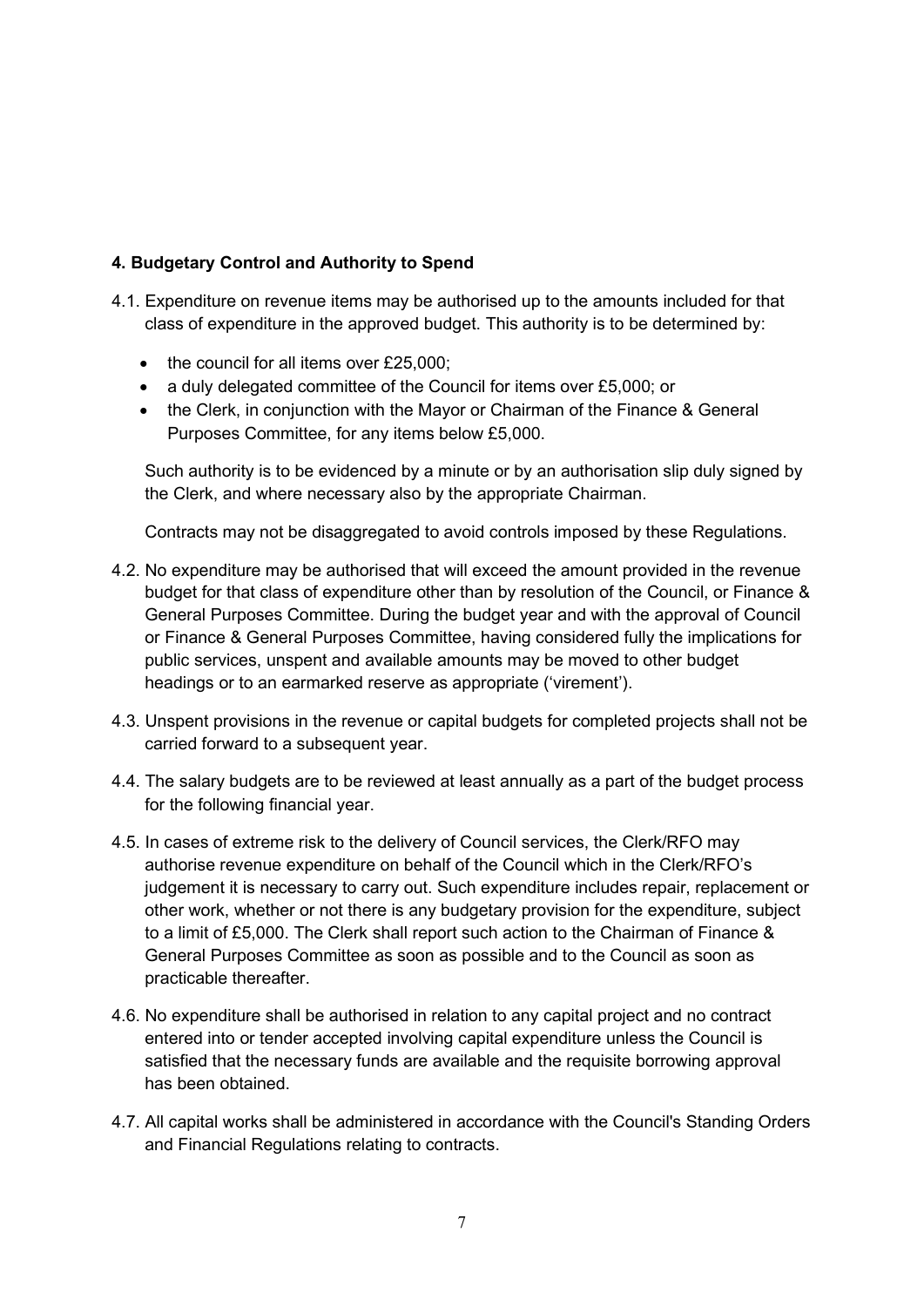- 4.8. The Clerk/RFO shall regularly provide the Finance & General Purposes Committee with a statement of receipts and payments to date under each head of the budgets, comparing actual expenditure to the appropriate date against that planned as shown in the budget. These statements are to be prepared at least at the end of each financial quarter.
- 4.9. Changes in earmarked reserves shall be approved by Finance & General Purposes Committee as part of the budgetary control process.

## 5. Banking Arrangements and Authorisation of Payments

- 5.1. The Council's banking arrangements, including the bank mandate, shall be made by the Clerk/RFO and approved by the Finance & General Purposes Committee. They shall be regularly reviewed for safety and efficiency.
- 5.2. The Clerk/RFO shall prepare a schedule of payments requiring authorisation, forming part of the Agenda for the Meeting, supported by relevant invoices, & present the schedule to Finance & General Purposes. The Committee shall review the schedule for compliance and, having satisfied itself, shall authorise payment by a resolution of the Committee. The approved schedule shall be signed by the Chairman of the Finance & General Purposes Committee. If appropriate, the detail may be shown in the minutes of the meeting.
- 5.3. All invoices for payment shall be examined & verified by the Clerk/RFO to confirm that the work, goods or services to which each invoice relates has been received, carried out, examined and represents expenditure previously approved by the Council.
- 5.4. The Clerk/RFO shall examine invoices for arithmetical accuracy and analyse them to the appropriate expenditure heading. The Clerk/RFO shall take all steps to pay all invoices submitted, and which are in order, within the appropriate timescale, seeking approval at the next available Finance & General Purposes Committee meeting.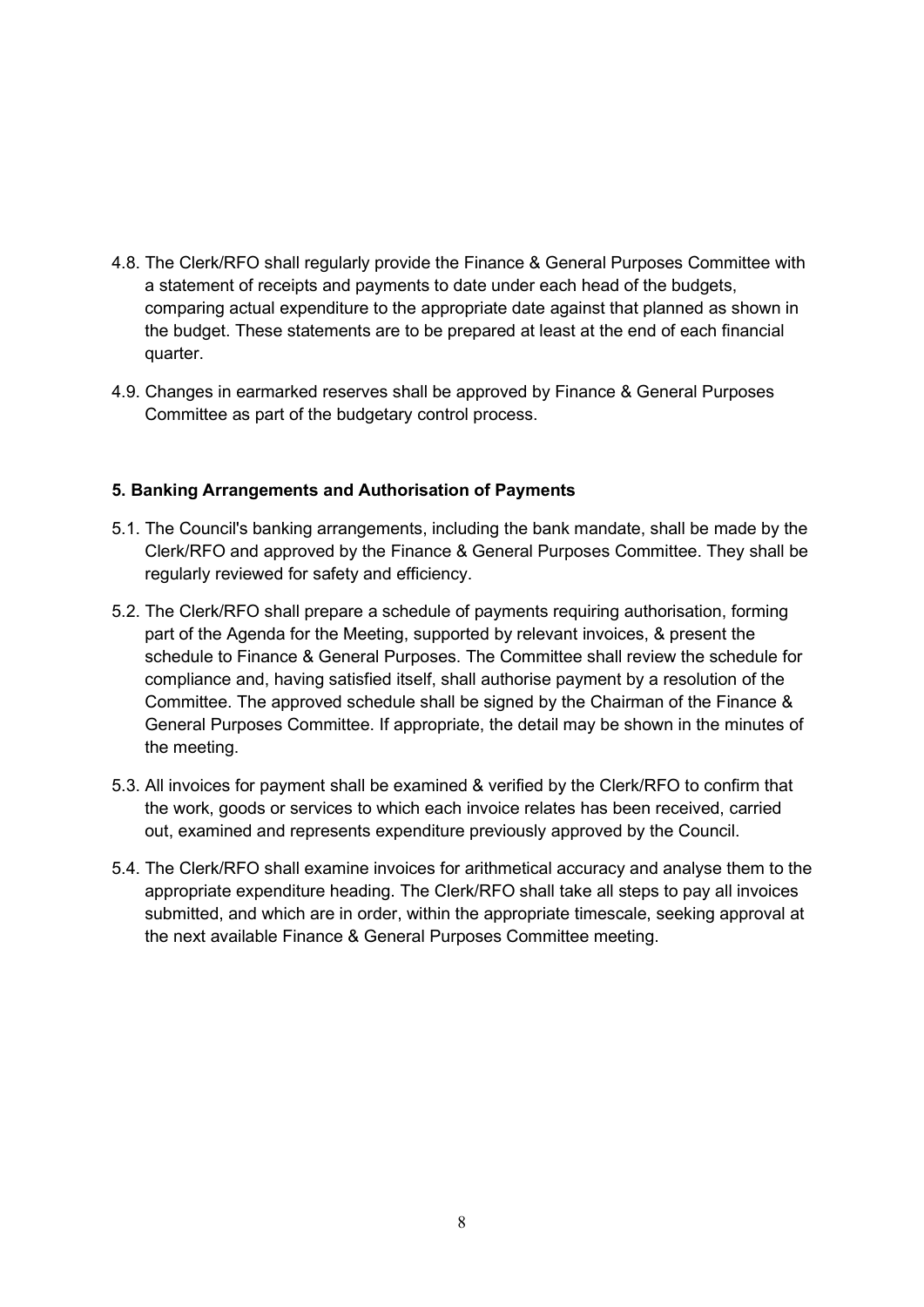- 5.5. The Clerk/RFO shall have delegated authority to authorise the payment of items only in the following circumstances:
	- a) If a payment is necessary to avoid a charge to interest under the Late Payment of Commercial Debts (Interest) Act 1998, and the due date for payment is before the next scheduled Meeting of council, where the Clerk/RFO certify that there is no dispute or other reason to delay payment, provided that a list of such payments shall be submitted to the next appropriate meeting of the Finance & General Purposes Committee;
	- b) An expenditure item authorised under 5.6 below (continuing contracts and obligations) provided that a list of such payments shall be submitted to the next appropriate meeting of the Finance & General Purposes Committee; or
	- c) Fund transfers within the Councils banking arrangements up to the sum of £10,000, provided that a list of such payments shall be submitted to the next appropriate meeting of the Finance & General Purposes Committee.
- 5.6. For each financial year the Clerk/RFO shall draw up a list of due payments which arise on a regular basis as the result of a continuing contract, statutory duty, or obligation which the Finance & General Purposes Committee may authorise payment for the year provided that the requirements of regulation 4.1 (Budgetary Controls) are adhered to, provided also that a list of such payments shall be submitted to the next appropriate meeting of the Finance & General Purposes Committee.
- 5.7. In respect of grants, Finance & General Purposes Committee shall approve expenditure within any limits set by Council and in accordance with any policy statement approved by Council. Any Revenue or Capital Grant in excess of £25,000 shall be subject to ratification by resolution of the Council.
- 5.8. Members are subject to the Code of Conduct that has been adopted by the Council and shall comply with the Code and Standing Orders when a decision to authorise or instruct payment is made in respect of a matter in which they have a disclosable pecuniary or other interest, unless a dispensation has been granted.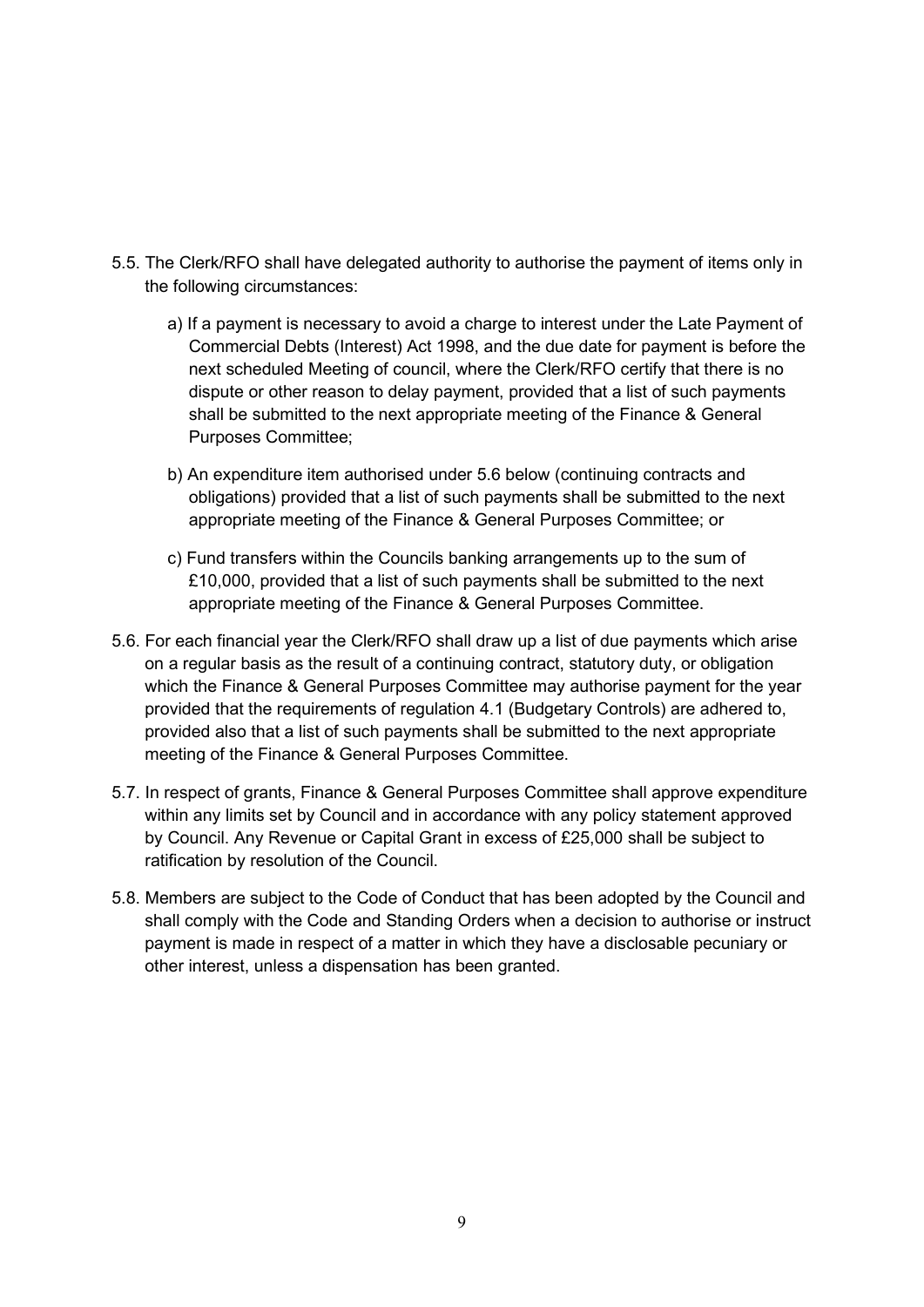## 6. Instructions for the Making of Payments

- 6.1. The Council will make safe and efficient arrangements for the making of its payments.
- 6.2. Following authorisation under Financial Regulation 5 above, the Council, Finance & General Purposes Committee or, if so delegated, the Clerk/RFO shall give instruction that a payment shall be made.
- 6.3. All payments shall be effected by cheque or other instructions to the Council's bankers, or otherwise, in accordance with a resolution of Finance & General Purposes **Committee.**
- 6.4. Cheques or orders for payment drawn on the bank account in accordance with the schedule as presented to Finance & General Purposes Committee shall be signed by two members of the Council in accordance with a resolution instructing that payment. A member who is a bank signatory, having a connection by virtue of family or business relationships with the beneficiary of a payment, should not, under normal circumstances, be a signatory to the payment in question.
- 6.5. To indicate agreement of the details shown on the cheque or order for payment with the counterfoil and the invoice or similar documentation, the signatories shall each also initial the cheque counterfoil.
- 6.6. If thought appropriate by the Council, payment for certain items (principally salaries) may be made by banker's standing order provided that the instructions are signed, or otherwise evidenced, by two authorised members, in accordance with terms agreed by the Finance & General Purposes Committee.
- 6.7. If thought appropriate by the council, payment for certain items may be made by BACS or CHAPS methods provided that the instructions for each payment are signed, or otherwise evidenced, by two authorised bank signatories, in accordance with terms agreed by the Finance & General Purposes Committee.
- 6.8. If thought appropriate by the Council payment for certain items may be made by internet banking transfer provided evidence is retained showing which members approved the payment.
- 6.9. Where a computer requires use of a personal identification number (PIN) or other password(s), for access to the council's records on that computer, a note shall be made of the PIN and Passwords and shall be handed to and retained by the Mayor in a sealed dated envelope. This envelope may not be opened other than in the presence of two other councillors. After the envelope has been opened, in any circumstances, the PIN and / or passwords shall be changed as soon as practicable. The fact that the sealed envelope has been opened, in whatever circumstances, shall be reported to all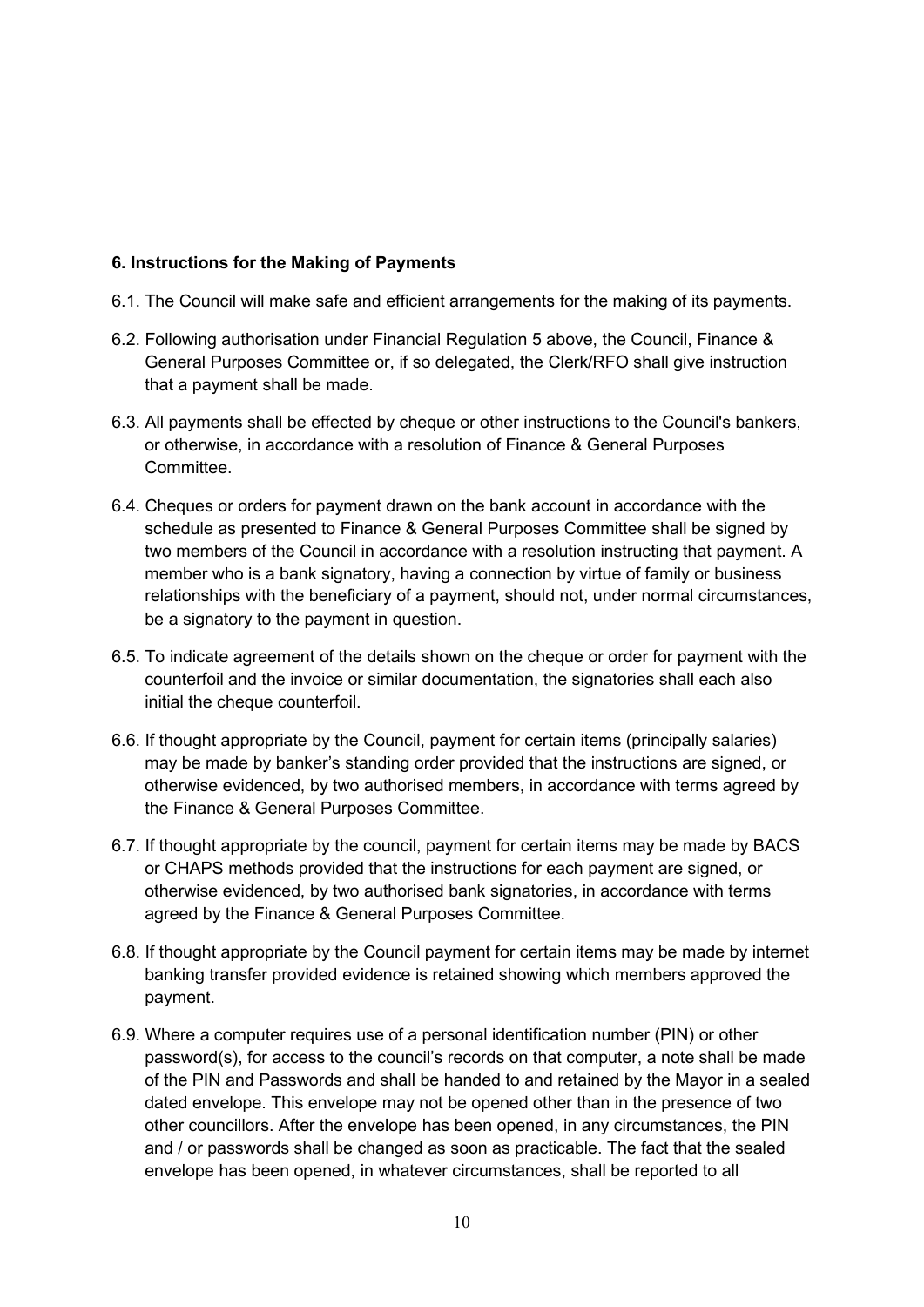members immediately and formally to the next available meeting of the Council. This will not be required for a member's personal computer used only for remote authorisation of bank payments.

- 6.10. No employee or Councillor shall disclose any PIN or password, relevant to the working of the Council or its bank accounts, to any person not authorised in writing by the Council or Finance & General Purposes Committee.
- 6.11. Regular back-up copies of the records on any computer shall be made and shall be stored securely away from the computer in question, and preferably off site.
- 6.12. The Council, and any members using computers for the Council's financial business, shall ensure that anti-virus, anti-spyware and firewall software with automatic updates, together with a high level of security, is used.
- 6.13. Where internet banking arrangements are made with any bank, the Clerk/RFO shall be appointed as the Service Administrator. The bank mandate approved by the Council shall identify a number of councillors who will be authorised to approve transactions on those accounts. If appropriate, the bank mandate will state clearly the amounts of payments that can be instructed by the use of the Service Administrator alone, or by the Service Administrator with a stated number of approvals.
- 6.14. Changes to account details for suppliers which are used for internet banking may only be changed on written hard copy notification by the supplier and supported by hard copy authority for change signed by two authorised signatories. A programme of regular checks of standing data with suppliers will be followed.
- 6.15. Any Debit Card issued for use will be specifically restricted to the Clerk/RFO and will also be restricted to a single transaction maximum value of £1,000 unless authorised by the Finance & General Purposes Committee before any order is placed.
- 6.16. A pre-paid debit card may be issued to employees with varying limits. These limits will be set by the Finance & General Purposes Committee. Transactions and purchases made will be reported to the Finance & General Purposes Committee and authority for topping-up shall be at the discretion of the Finance & General Purposes Committee.
- 6.17. Any corporate credit card or trade card account opened by the Council will be specifically restricted to use by the Clerk/RFO and shall be subject to automatic payment in full at each month-end.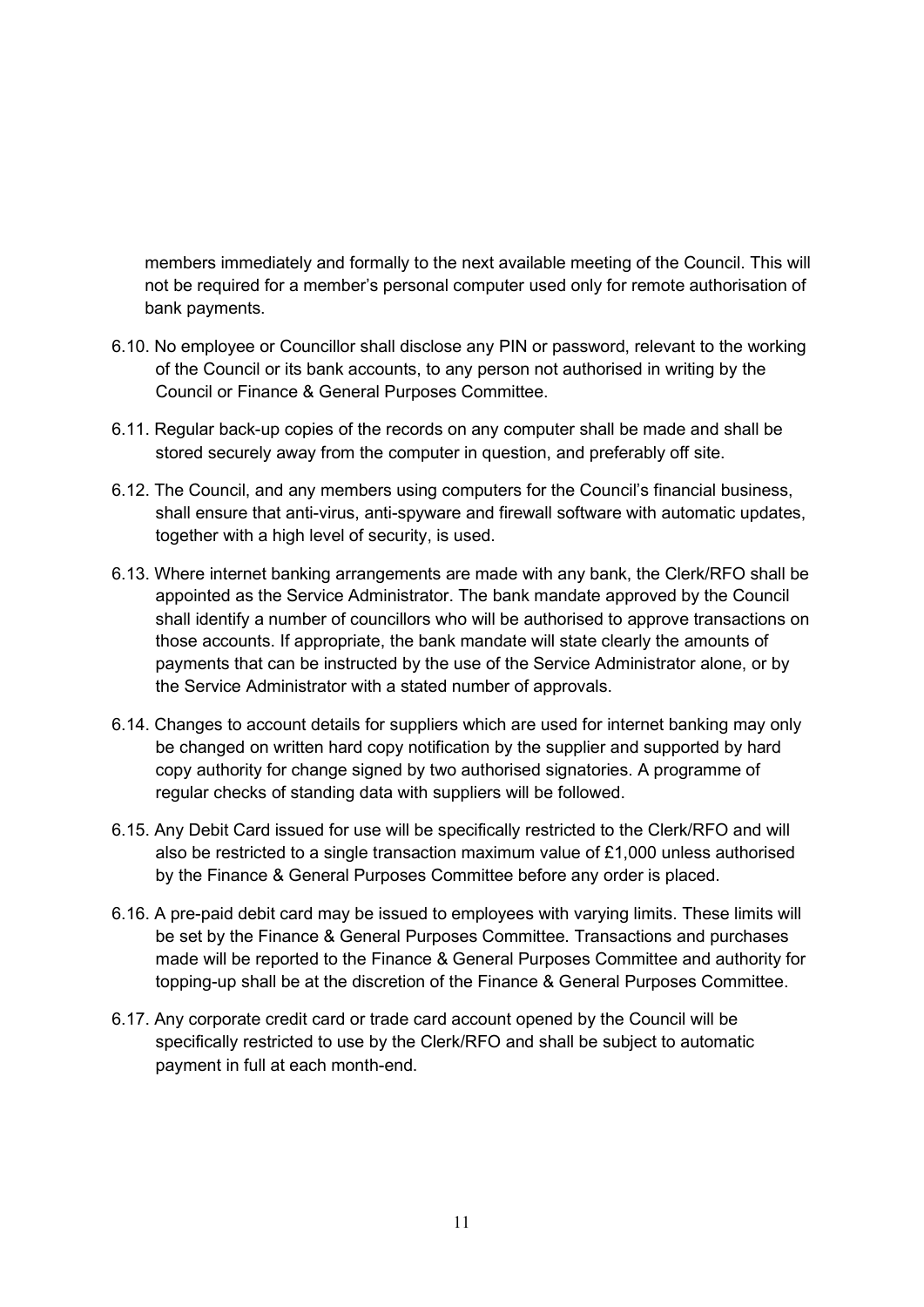- 6.18. The Council may provide petty cash to officers for the purpose of defraying operational and other expenses. Vouchers for payments made shall be retained by the Clerk/RFO.
	- a) The Clerk/RFO shall maintain a petty cash float of £100 for the purpose of defraying operational and other expenses. Vouchers for payments made from petty cash shall be kept to substantiate the payment.
	- b) Income received must not be paid into the petty cash float but must be separately banked, as provided elsewhere in these regulations.
	- c) Payments to maintain the petty cash float shall be shown separately on the schedule of payments presented to Finance & General Purposes Committee under 5.2 above.

## 7. Payment of Salaries

- 7.1. As an employer, the Council shall make arrangements to meet fully the statutory requirements placed on all employers by PAYE and National Insurance legislation. The payment of all salaries shall be made in accordance with payroll records and the rules of PAYE and National Insurance currently operating, and salary rates shall be as agreed by Council, or duly delegated committee.
- 7.2. Payment of salaries and payment of deductions from salary such as may be required to be made for tax, national insurance and pension contributions, or similar statutory or discretionary deductions, must be made in accordance with the payroll records and on the appropriate dates stipulated in employment contracts, & in accordance with arrangements approved by the Finance & General Purposes Committee.
- 7.3. No changes shall be made to any employee's pay, emoluments, or terms and conditions of employment without the prior consent of the Finance & General Purposes Committee.
- 7.4. Each and every payment to employees of net salary and to the appropriate creditor of the statutory and discretionary deductions constitutes a confidential record which is not open to inspection or review (under the Freedom of Information Act 2000 or otherwise) other than:
	- a) by any Councillor who can demonstrate a need to know;
	- b) by the internal auditor;
	- c) by the external auditor; or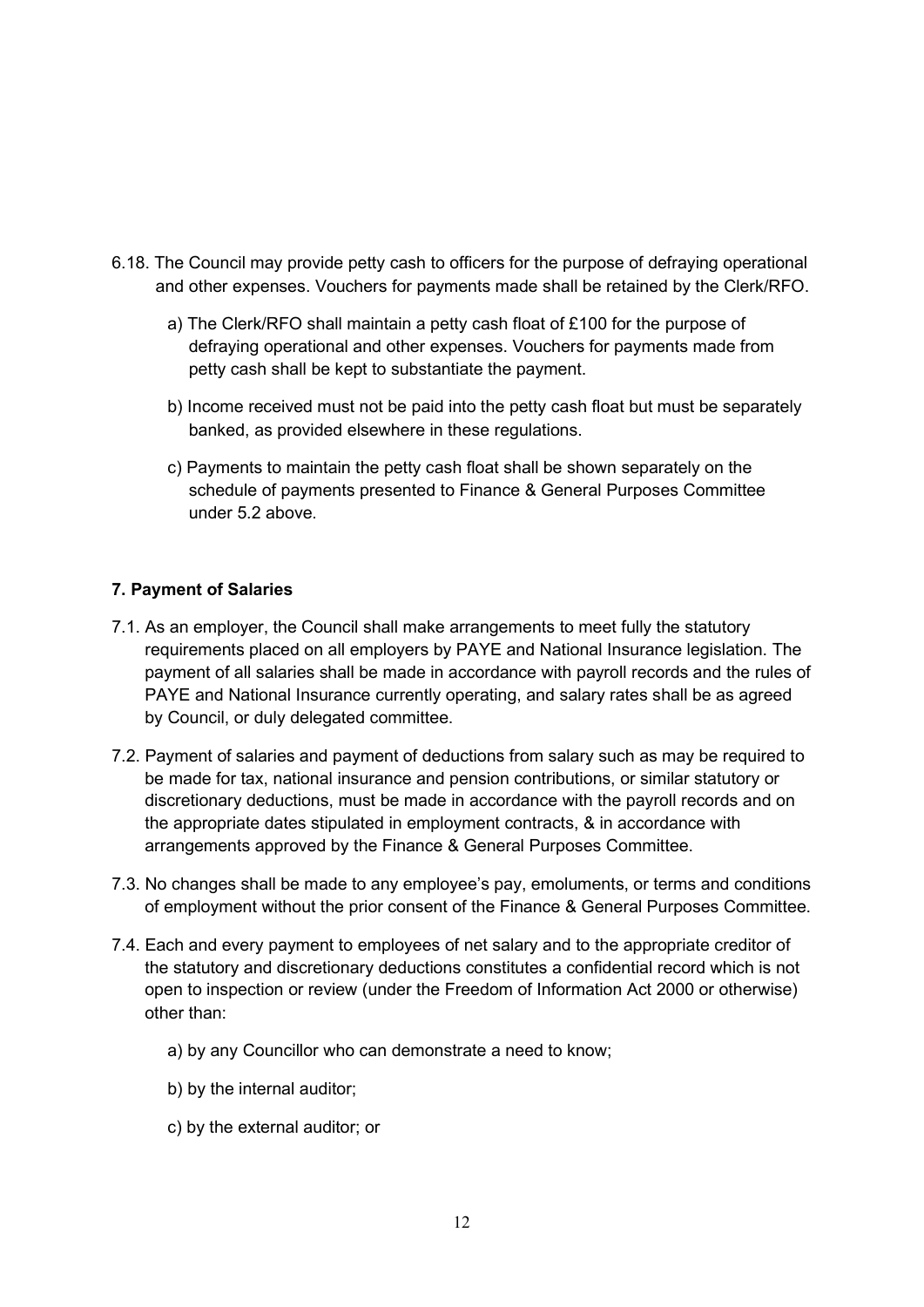- d) by any person authorised under Audit Commission Act 1998, or any superseding legislation.
- 7.5. The total of such payments in each calendar month shall be reported with all other payments as made as may be required under these Financial Regulations, to ensure that only payments due for the period have actually been paid.
- 7.6. An effective system of personal performance management should be maintained for officers.
- 7.7. Any termination payments shall be supported by a clear business case and reported to the Council. Termination payments shall only be authorised by Council.
- 7.8. Before employing interim staff, the Council must consider a full business case.

## 8. Loans and Investments

- 8.1. All borrowings shall be affected in the name of the Council, after obtaining any necessary borrowing approval. Any application for borrowing approval shall be approved by Council as to terms and purpose. The application for borrowing approval, and subsequent arrangements for the loan shall only be approved by Full Council.
- 8.2. Any financial arrangement which does not require formal borrowing approval from the Secretary of State (such as Hire Purchase or Leasing of tangible assets) shall be subject to approval by the Full Council. In each case a report in writing shall be provided to Council in respect of value for money for the proposed transaction.
- 8.3. All loans and investments shall be negotiated in the name of the Council and shall be for a set period in accordance with council policy.
- 8.4. The Council shall consider the need for an Investment Strategy and Policy which, if drawn up, shall be in accordance with relevant regulations, proper practices and guidance. Any Strategy and Policy shall be reviewed by the Council at least annually.
- 8.5. All investments of money under the control of the Council shall be in the name of the Council.
- 8.6. All investment certificates and other documents relating thereto shall be retained in the custody of the RFO.
- 8.7. Payments in respect of short term or long-term investments, including transfers between bank accounts held in the same bank, or branch, shall be made in accordance with Regulation 5 (Authorisation of payments) and Regulation 6 (Instructions for payments).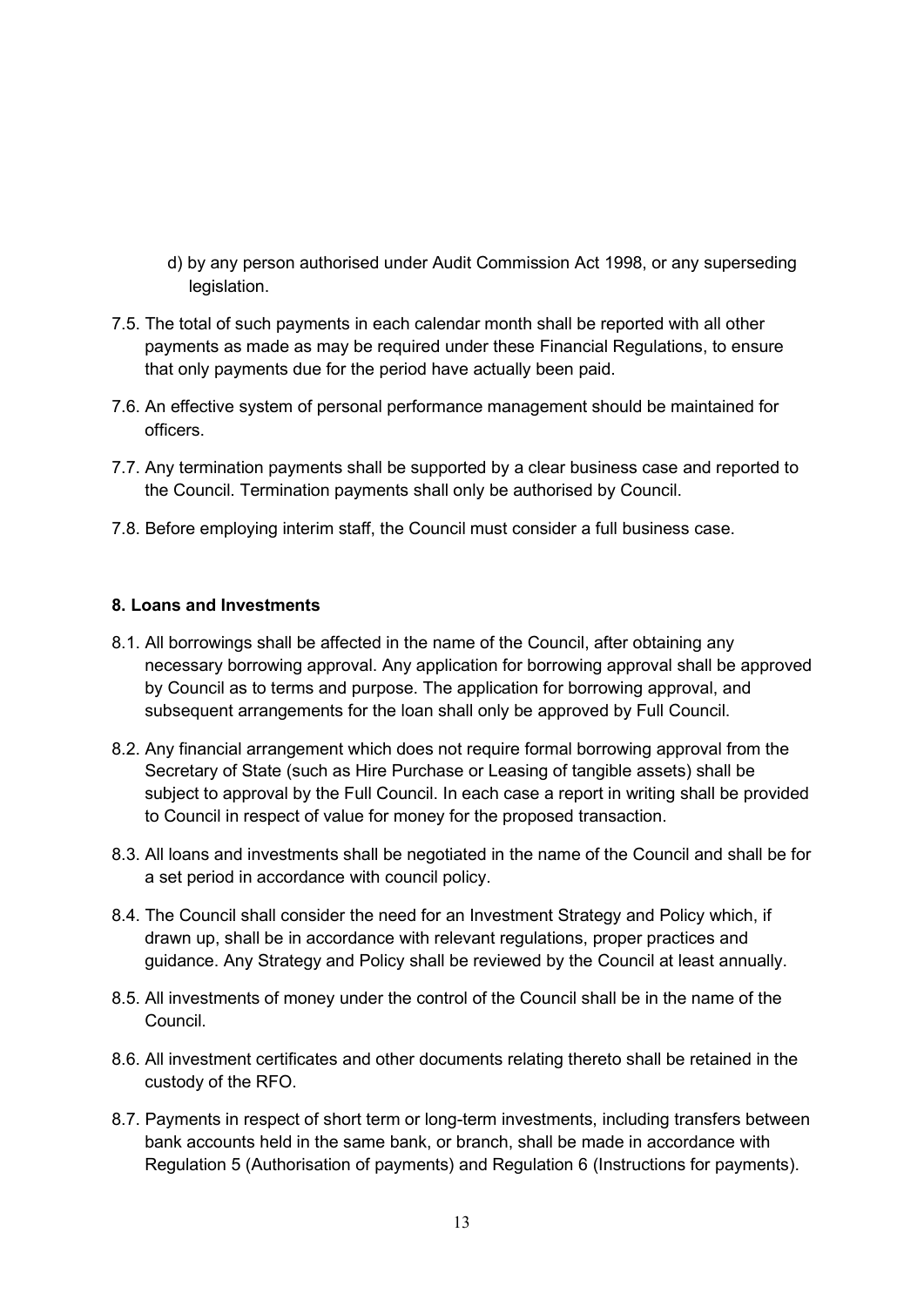## 9. Income

- 9.1. The collection of all sums due to the Council shall be the responsibility of and under the supervision of the Clerk/RFO.
- 9.2. Particulars of all charges to be made for work done, services rendered or goods supplied shall be agreed annually by the Finance & General Purposes Committee, notified to the Clerk/RFO and the Clerk/RFO shall be responsible for the collection of all accounts due to the Council.
- 9.3. The Finance & General Purposes Committee will review all fees and charges at least annually, following a report of the Clerk.
- 9.4. Any sums found to be irrecoverable and any bad debts shall be reported to the Finance & General Purposes Committee for consideration for write off.
- 9.5. All sums received on behalf of the Council shall be banked intact as directed by the Clerk/RFO. In all cases, all receipts shall be deposited with the Council's bankers with such frequency as the Clerk/RFO considers necessary.
- 9.6. The origin of each receipt shall be entered on the paying-in slip.
- 9.7. Personal cheques shall not be cashed out of money held on behalf of the Council.
- 9.8. The Clerk/RFO shall promptly complete any VAT Return that is required. Any repayment claims due in accordance with VAT Act 1994 section 33 shall be made at least annually coinciding with the financial year end.
- 9.9. Where any significant sums of cash are regularly received by the Council, the Clerk/RFO shall take such steps as are agreed by the Finance & General Purposes Committee to ensure that more than one person is present when the cash is counted in the first instance, that there is a reconciliation to some form of control such as ticket issues, and that appropriate care is taken in the security and safety of individuals banking such cash.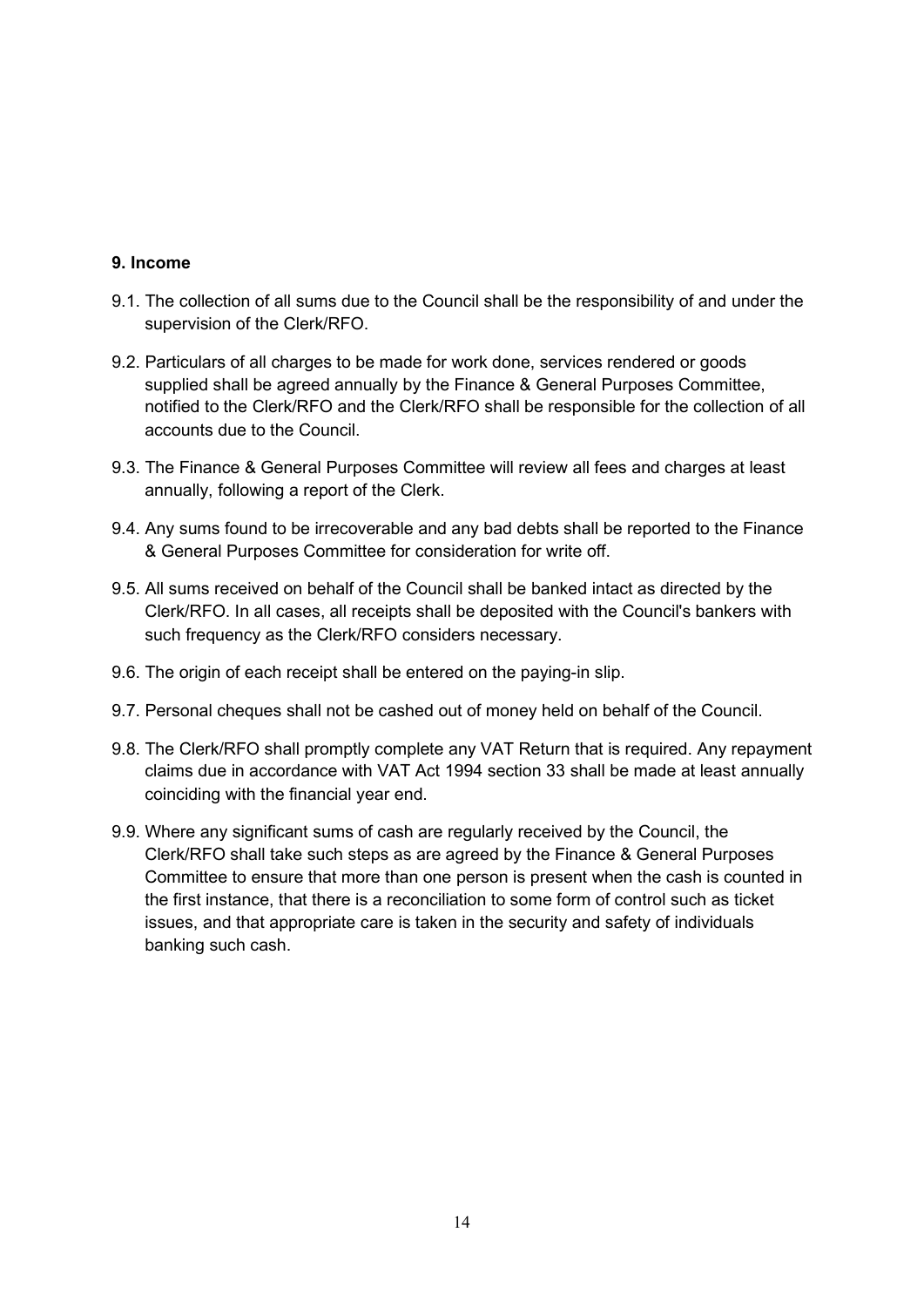## 10. Orders for Work, Goods and Services

- 10.1. All orders should be issued in a format approved by the Clerk/RFO. Copies of orders shall be retained.
- 10.2. Order books shall be controlled by the Clerk/RFO.
- 10.3. All members and officers are responsible for obtaining value for money at all times. An officer issuing an official order shall ensure as far as reasonable and practicable that the best available terms are obtained in respect of each transaction, usually by obtaining three or more quotations or estimates from appropriate suppliers, subject to any de minimis provisions in Regulation 11.1 below.
- 10.4. A member may not issue an official order or make any contract on behalf of the Council.
- 10.5. The Clerk/RFO shall verify the lawful nature of any proposed purchase before the issue of any order.

#### 11. Contracts

- 11.1. Procedures as to contracts are laid down as follows:
	- a) Every contract shall comply with these Financial Regulations, and no exceptions shall be made otherwise than in an emergency provided that this regulation need not apply to contracts which relate to items (i) to (vi) below:
		- i. for the supply of gas, electricity, water, sewerage and telephone services;
		- ii. for specialist services such as are provided by legal professionals acting in disputes;
		- iii. for work to be executed or goods or materials to be supplied which consist of repairs to or parts for existing machinery or equipment or plant;
		- iv. for work to be executed or goods or materials to be supplied which constitute an extension of an existing contract by the Council;
		- v. for additional audit work of the external auditor up to an estimated value of £500 (in excess of this sum the Clerk/RFO shall act after consultation with the Chairman and Vice Chairman of Finance & General Purposes Committee); and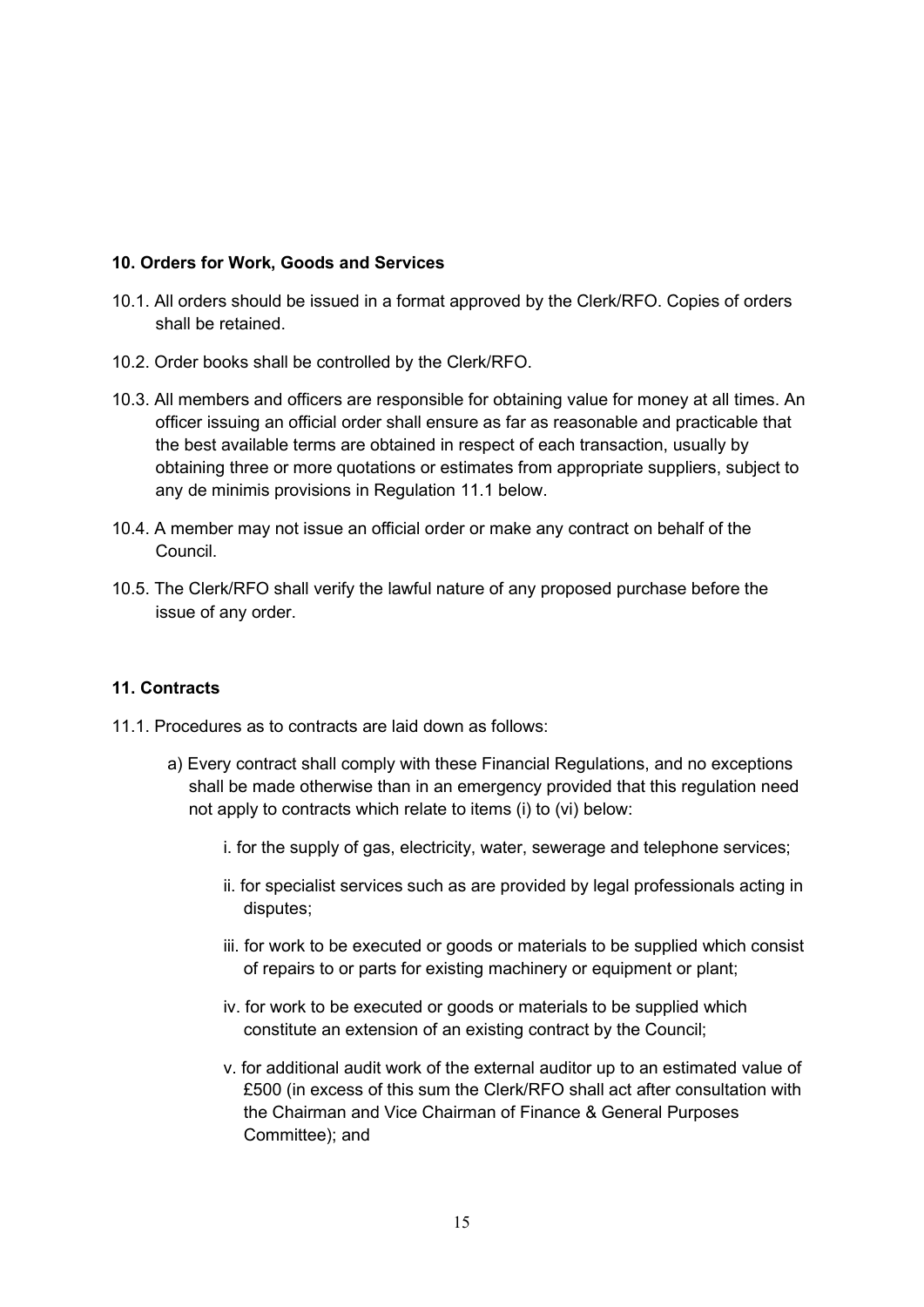- vi. for goods or materials proposed to be purchased which are proprietary articles and / or are only sold at a fixed price.
- b) Where the Council intends to procure or award a public supply contract, public service contract or public works contract as defined by The Public Contracts Regulations 2015 ("the Regulations") which is valued at £25,000 or more, the Council shall comply with the relevant requirements of the Regulations<sup>2</sup>.
- c) The full requirements of The Regulations, as applicable, shall be followed in respect of the tendering and award of a public supply contract, public service contract or public works contract which exceed thresholds in The Regulations set by the Public Contracts Directive 2014/24/EU (which may change from time to time) $^3$ .
- d) When applications are made to waive Financial Regulations relating to contracts to enable a price to be negotiated without competition the reason shall be embodied in a recommendation to the Finance & General Purposes Committee.
- e) Such invitation to tender shall state the general nature of the intended contract and the Clerk/RFO shall obtain the necessary technical assistance to prepare a specification in appropriate cases. The invitation shall in addition state that tenders must be addressed to the Clerk/RFO in the ordinary course of post. Each tendering firm shall be supplied with a specifically marked envelope in which the tender is to be sealed and remain sealed until the prescribed date for opening tenders for that contract.
- f) All sealed tenders shall be opened at the same time on the prescribed date by the Clerk in the presence of the Chairman of Finance & General Purposes Committee.
- g) Any invitation to tender issued under this regulation shall be subject to Standing Orders Section 17, and shall refer to the terms of the Bribery Act 2010.
- h) When it is to enter into a contract of less than £25,000 in value for the supply of goods or materials or for the execution of works or specialist services other than such goods, materials, works or specialist services as are excepted as set out in paragraph (a) the Clerk/RFO shall obtain 3 quotations (priced descriptions of the proposed supply); where the value is below £10,000 and above £1,000, the Clerk/RFO shall strive to obtain 3 estimates. Otherwise, Regulation 10.3 above shall apply.

 $^2$  The Regulations require councils to use the Contracts Finder website to advertise contract opportunities, set out the procedures to be followed in awarding new contracts and to publicise the award of new contracts<br><sup>3</sup> Thresholds currently applicable are:

Thresholds currently applicable are:

a) For public supply and public service contracts 209,000 Euros (£181,302)

b) For public works contracts 5,225,000 Euros (£4,551,413)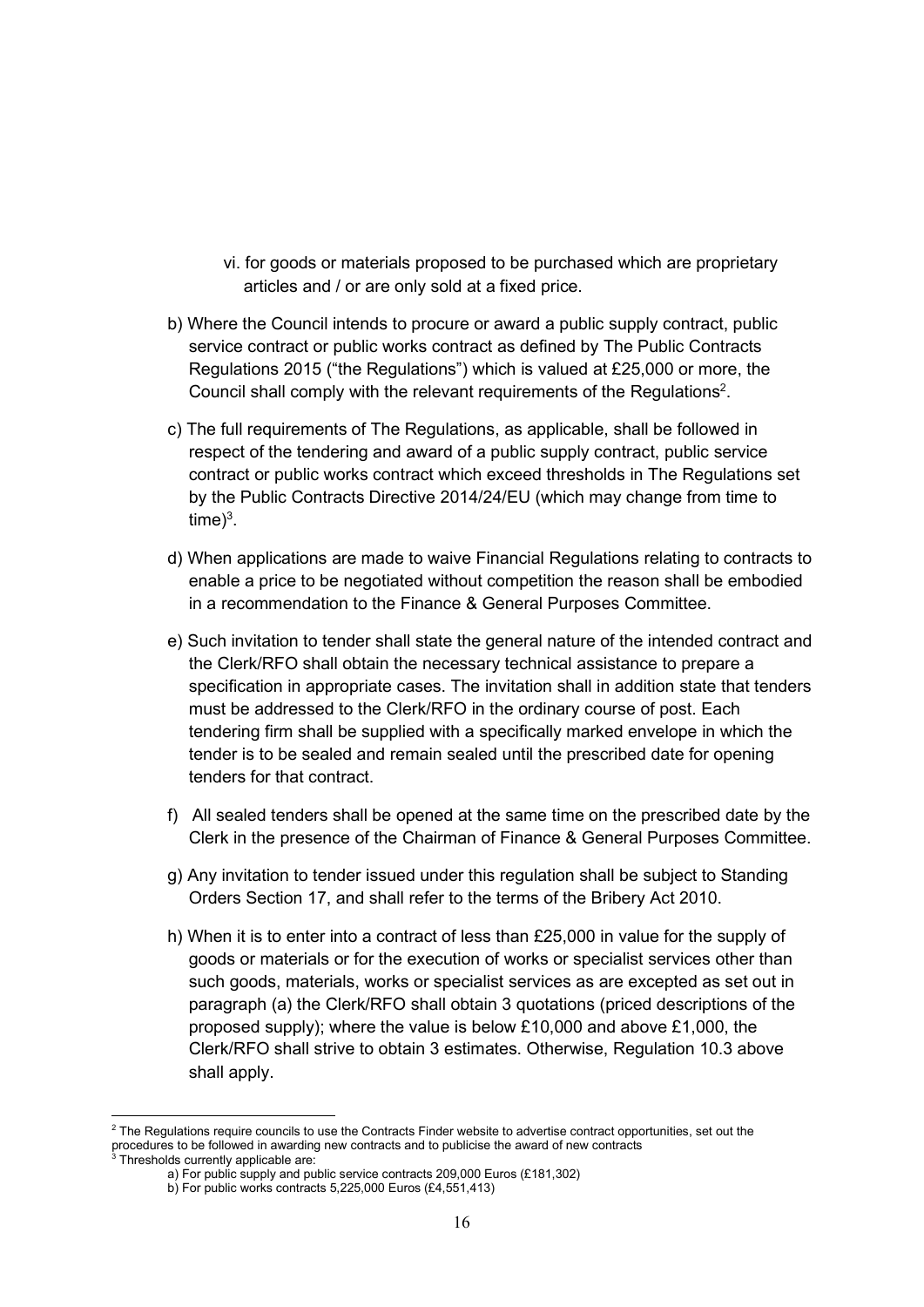- i) The Council shall not be obliged to accept the lowest or any tender, quote or estimate.
- j) Should it occur that the Council, or duly delegated committee, does not accept any tender, quote or estimate, the work is not allocated and the Council requires further pricing, provided that the specification does not change, no person shall be permitted to submit a later tender, estimate or quote who was present when the original decision-making process was being undertaken.

## 12. Assets, Properties and Estates

- 12.1. The Clerk/RFO shall make appropriate arrangements for the custody of all title deeds and Land Registry Certificates of properties held by the Council. The Clerk/RFO shall ensure a record is maintained of all properties held by the Council, recording the location, extent, plan, reference, purchase details, nature of the interest, tenancies granted, rents payable and purpose for which held in accordance with Accounts and Audit Regulations.
- 12.2. No tangible moveable property shall be purchased or otherwise acquired, sold, leased or otherwise disposed of, without the authority of the Council, together with any other consents required by law, save where the estimated value of any one item of tangible movable property does not exceed £1,000.
- 12.3. No real property (interests in land) shall be sold, leased or otherwise disposed of without the authority of the Council, together with any other consents required by law. In each case a report in writing shall be provided to Finance & General Purposes Committee in respect of valuation and surveyed condition of the property (including matters such as planning permissions and covenants) together with a proper business case (including an adequate level of consultation with the electorate).
- 12.4. No real property (interests in land) shall be purchased or acquired without the authority of the Full Council. In each case a report in writing shall be provided to Finance & General Purposes Committee in respect of valuation and surveyed condition of the property (including matters such as planning permissions and covenants) together with a proper business case (including an adequate level of consultation with the electorate).
- 12.5. Subject only to the limit set in Regulation 12.2 above, no tangible moveable property shall be purchased or acquired without the authority of the Full Council. In each case a report in writing shall be provided to Finance & General Purposes Committee with a full business case.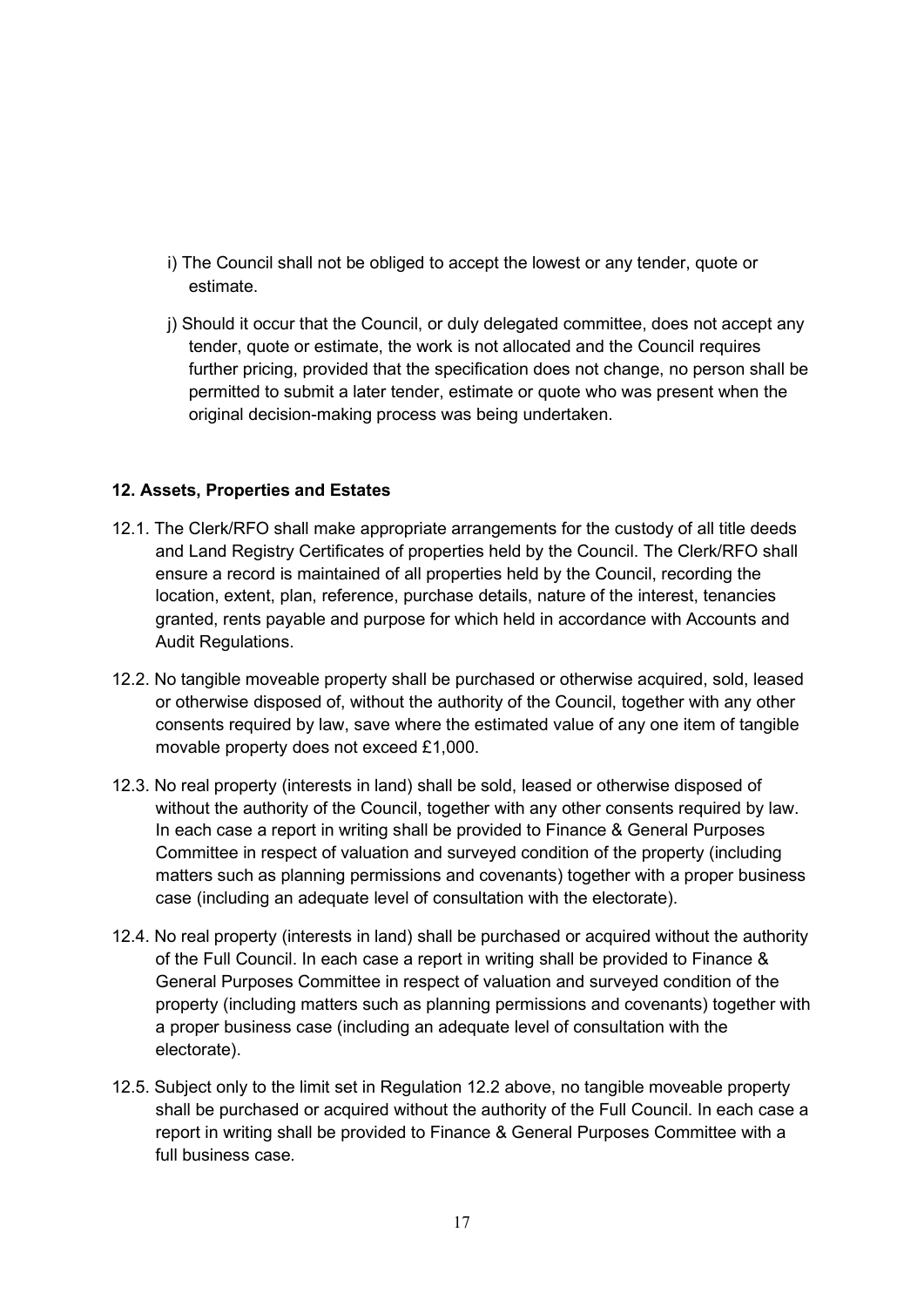12.6. The Clerk/RFO shall ensure that an appropriate and accurate Register of Assets and Investments is kept up to date. The continued existence of tangible assets shown in the Register shall be verified at least annually, possibly in conjunction with a health and safety inspection of assets.

## 13. Insurance

- 13.1. With reference to the annual risk assessment (per Regulation 14), the Clerk/RFO shall effect all insurances and negotiate all claims on the Council's insurers.
- 13.2. The Clerk/RFO shall keep a record of all insurances effected by the Council and the property and risks covered thereby and annually review it.
- 13.3. The Clerk/RFO shall be notified of any loss liability or damage or of any event likely to lead to a claim, and shall report these to Council at the next available meeting.
- 13.4. All appropriate members and employees of the Council shall be included in a suitable form of security or fidelity guarantee insurance which shall cover the maximum risk exposure as determined by the Council, or duly delegated committee.

#### 14. Risk Management

- 14.1. The Council is responsible for putting in place arrangements for the management of risk. The Clerk/RFO shall prepare, for approval by the Council, risk management policy statements in respect of all activities of the Council. Risk policy statements and consequential risk management arrangements shall be reviewed by the Council at least annually.
- 14.2. When considering any new activity, the Clerk/RFO shall prepare, as appropriate, a draft risk assessment including risk management proposals for consideration and adoption by the Council.